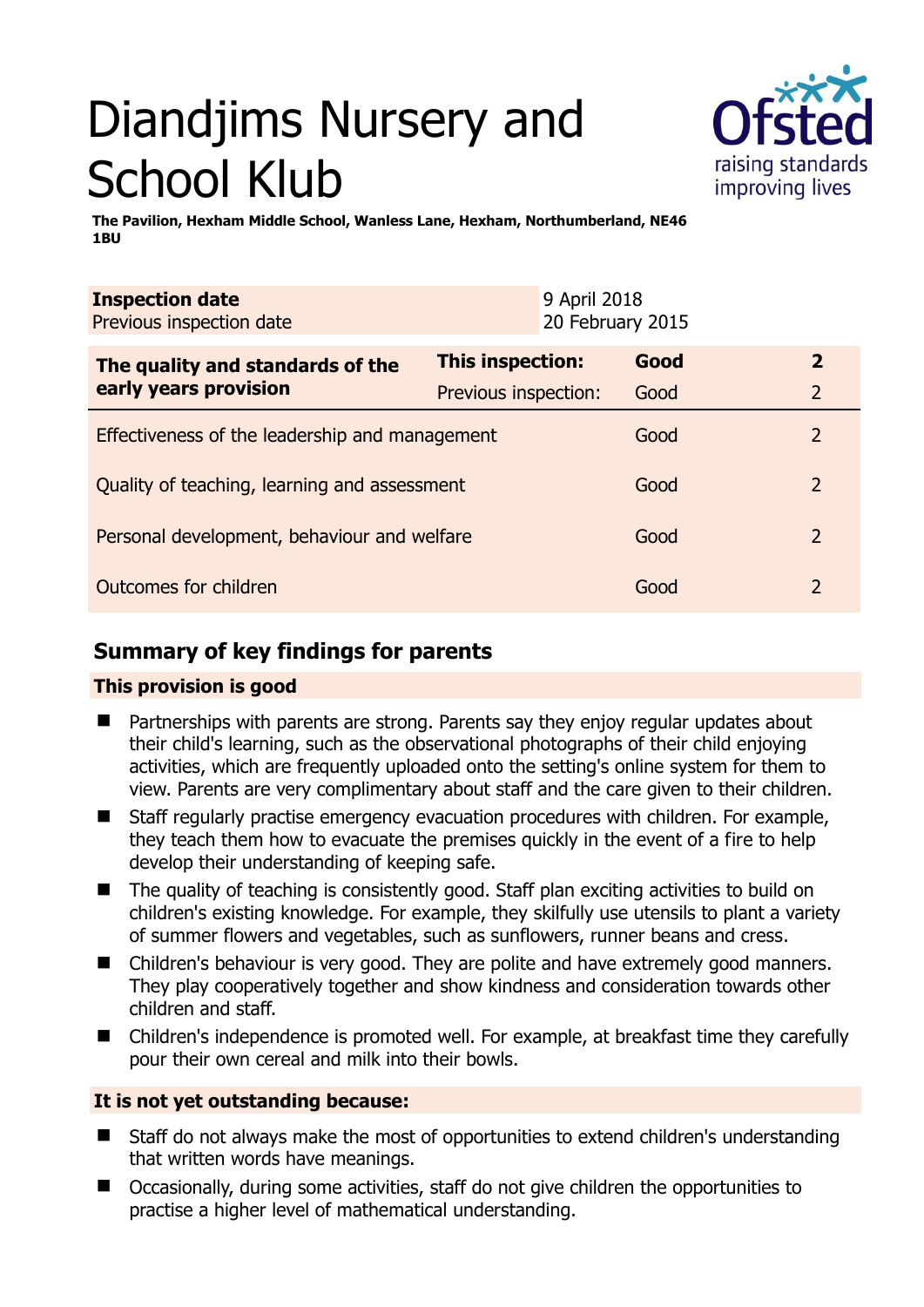# **What the setting needs to do to improve further**

## **To further improve the quality of the early years provision the provider should:**

- $\blacksquare$  enhance the opportunities children have to learn that print carries meaning, to further extend their interest in literacy
- make the most of opportunities to extend children's understanding of more difficult mathematical concepts, such as capacity, size and volume.

## **Inspection activities**

- The inspector had a tour of the premises and discussed risk assessment procedures with the manager.
- The inspector carried out a joint observation with the manager.
- The inspector spoke to staff and children at appropriate times throughout the inspection and observed staff's interactions with children.
- The inspector sampled a range of documentation, including a selection of policies and procedures, risk assessment records, and children's learning files.
- The inspector spoke to parents on the day of the inspection, viewed written parent's comments and took account of their views.

**Inspector**  Amanda Hartigan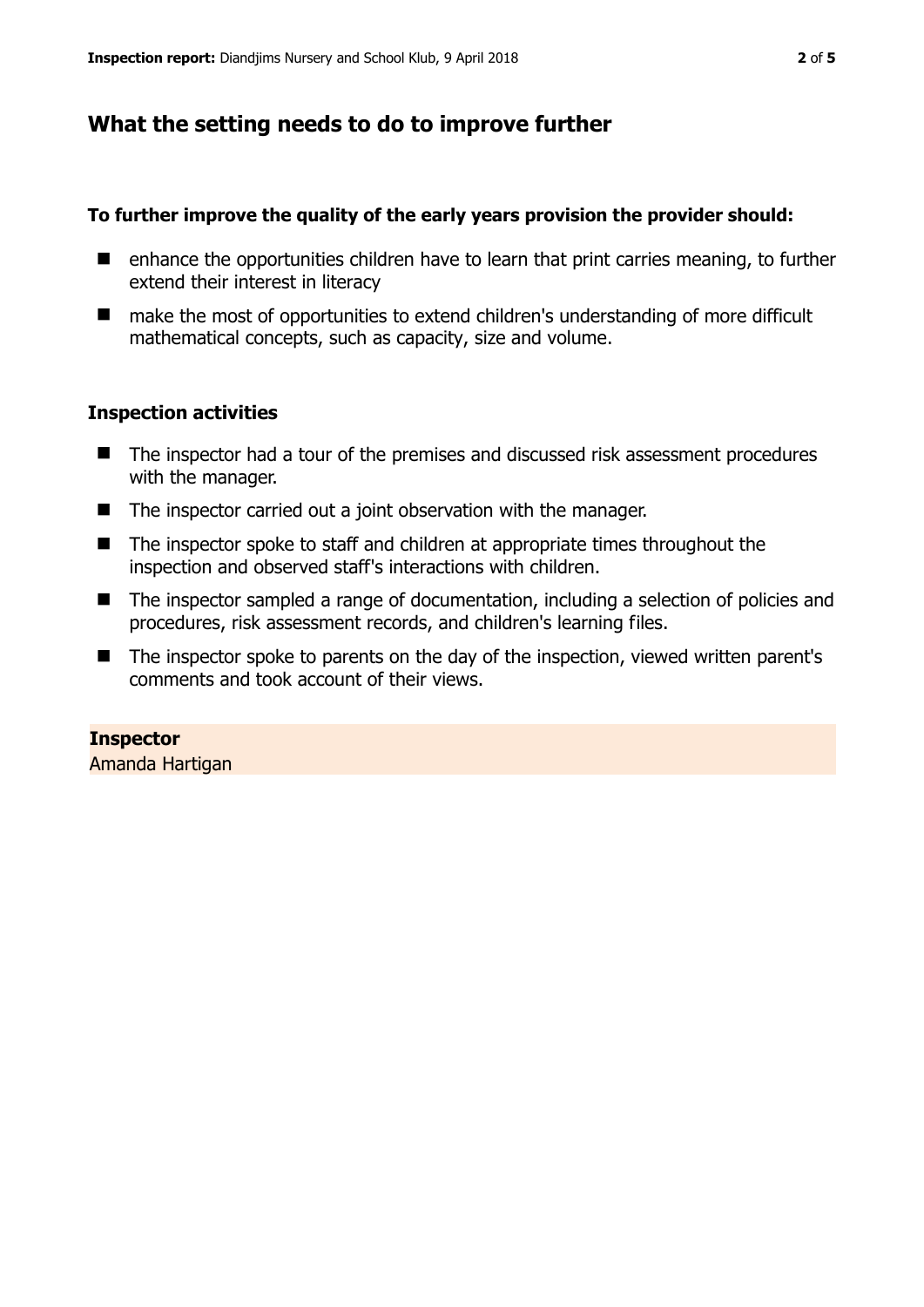## **Inspection findings**

### **Effectiveness of the leadership and management is good**

The manager has a clear understanding of the learning and development requirements. The staff are well qualified and have experience of working with young children. The manager regularly monitors the quality of staff's teaching and staff regularly observe each other's practice. This effectively helps to highlight areas for improvement to ensure children receive the best possible outcomes. The manager and staff have a good understanding of their safeguarding roles and responsibilities. They know who to contact should they have any concerns about a child's welfare or safety. Safeguarding is effective. The manager frequently evaluates the setting. She seeks the views of staff, parents and children to help her identify areas for improvement. For example, following children's feedback, the children's toilet areas have been improved and redesigned. The manager has forged good links with local schools. For instance, she shares information about individual children's progress with teachers prior to them starting school

#### **Quality of teaching, learning and assessment is good**

The manager and staff provide stimulating and well-resourced play areas for the children. Observations, assessments and planning are robust. Staff accurately assess individual children's development and closely monitor and track their abilities and progress. Consequently, any gaps in their learning are quickly identified. Staff then plan next steps in the children's development to help reduce any differences. This means all children, including those who have special educational needs and/or disabilities, make good progress in their learning. Staff speak clearly to the children and listen to what they are saying. They ask interesting questions to develop children's existing thinking, such as 'what do plants need to help them grow?' Children ponder and then reply roots, water and sunshine.

#### **Personal development, behaviour and welfare are good**

Children's personal, social and emotional skills are developing well and they confidently participate in small-group activities. For example, they enjoy playing snakes and ladders, taking turns and understanding the rules. Staff encourage and praise their efforts, which further enhances children's self-esteem. Children are developing a good understanding of healthy eating. For example, they enjoy nutritional home cooked meals and grow their own vegetables to eat.

### **Outcomes for children are good**

Children concentrate well and are developing some of the key skills required for future learning. For example, they enjoy playing number dominoes, carefully matching the numbers. Children have daily physical exercise in the outdoor environment where they can develop and strengthen their muscles and further enhance their coordination skills. For instance, they enjoy balancing and climbing on tyres and tree trunks, and using the large and small play apparatus. Children develop good communication and language skills. They enjoy listening to stories and read books to each other.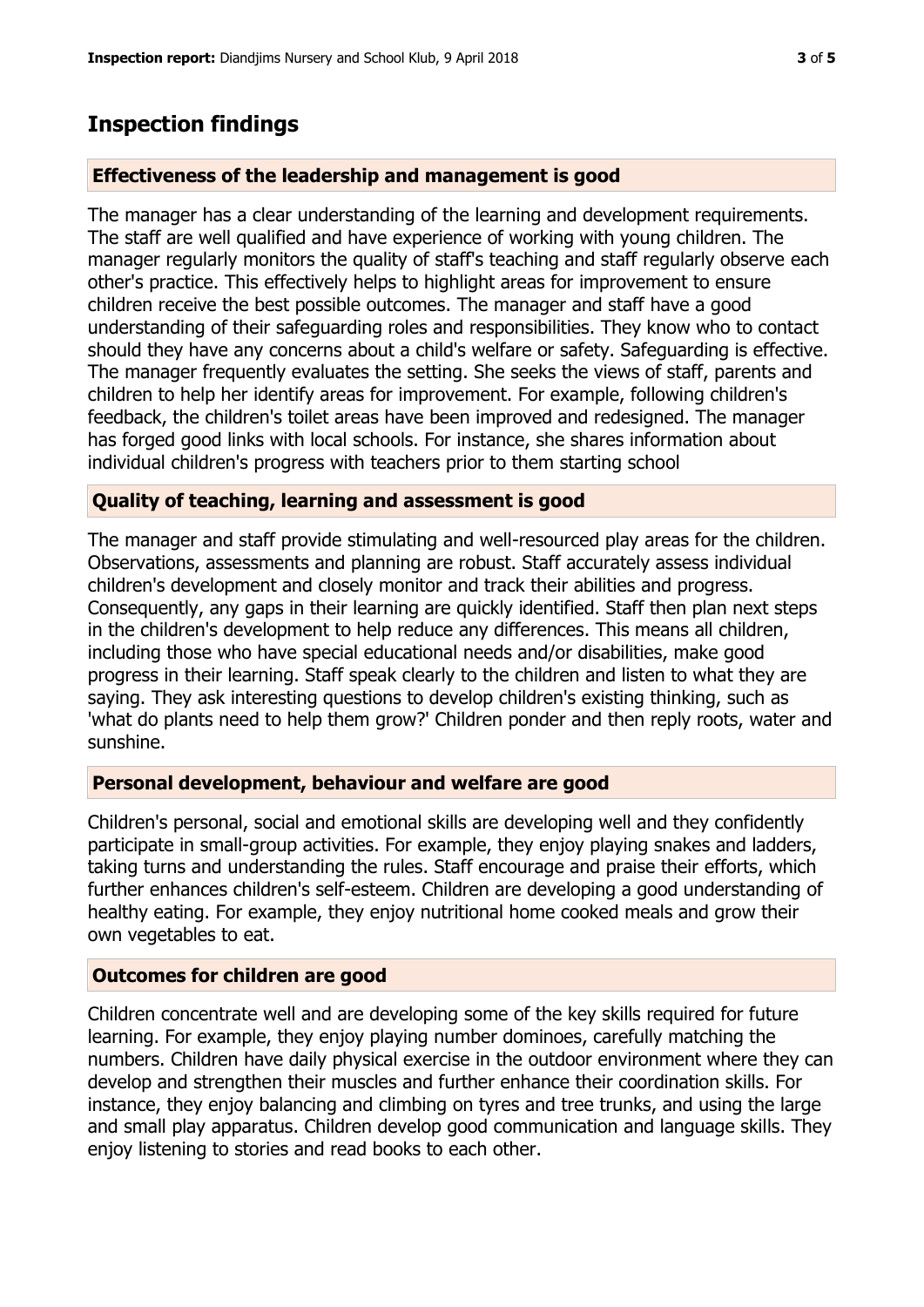## **Setting details**

| Unique reference number                             | EY356505                                                                             |  |
|-----------------------------------------------------|--------------------------------------------------------------------------------------|--|
| <b>Local authority</b>                              | Northumberland                                                                       |  |
| <b>Inspection number</b>                            | 1093077                                                                              |  |
| <b>Type of provision</b>                            | Full-time provision                                                                  |  |
| Day care type                                       | Childcare - Non-Domestic                                                             |  |
| <b>Registers</b>                                    | Early Years Register, Compulsory Childcare<br>Register, Voluntary Childcare Register |  |
| Age range of children                               | $0 - 8$                                                                              |  |
| <b>Total number of places</b>                       | 26                                                                                   |  |
| Number of children on roll                          | 47                                                                                   |  |
| Name of registered person                           | Diandjims Limited                                                                    |  |
| <b>Registered person unique</b><br>reference number | RP524165                                                                             |  |
| Date of previous inspection                         | 20 February 2015                                                                     |  |
| <b>Telephone number</b>                             | 01434 600 000                                                                        |  |

Diandjims Nursery and School Klub registered in 2000. The nursery opens Monday to Friday, from 7.30am to 6pm, for 51 weeks of the year. There are eight members of staff, seven of which hold relevant qualifications at level 3 and above, including one with qualified teacher status. The nursery provides funded early education for two-, three- and four-year-old children.

This inspection was carried out by Ofsted under sections 49 and 50 of the Childcare Act 2006 on the quality and standards of provision that is registered on the Early Years Register. The registered person must ensure that this provision complies with the statutory framework for children's learning, development and care, known as the early years foundation stage.

Any complaints about the inspection or the report should be made following the procedures set out in the guidance 'Complaints procedure: raising concerns and making complaints about Ofsted', which is available from Ofsted's website: www.gov.uk/government/organisations/ofsted. If you would like Ofsted to send you a copy of the guidance, please telephone 0300 123 4234, or email enquiries@ofsted.gov.uk.